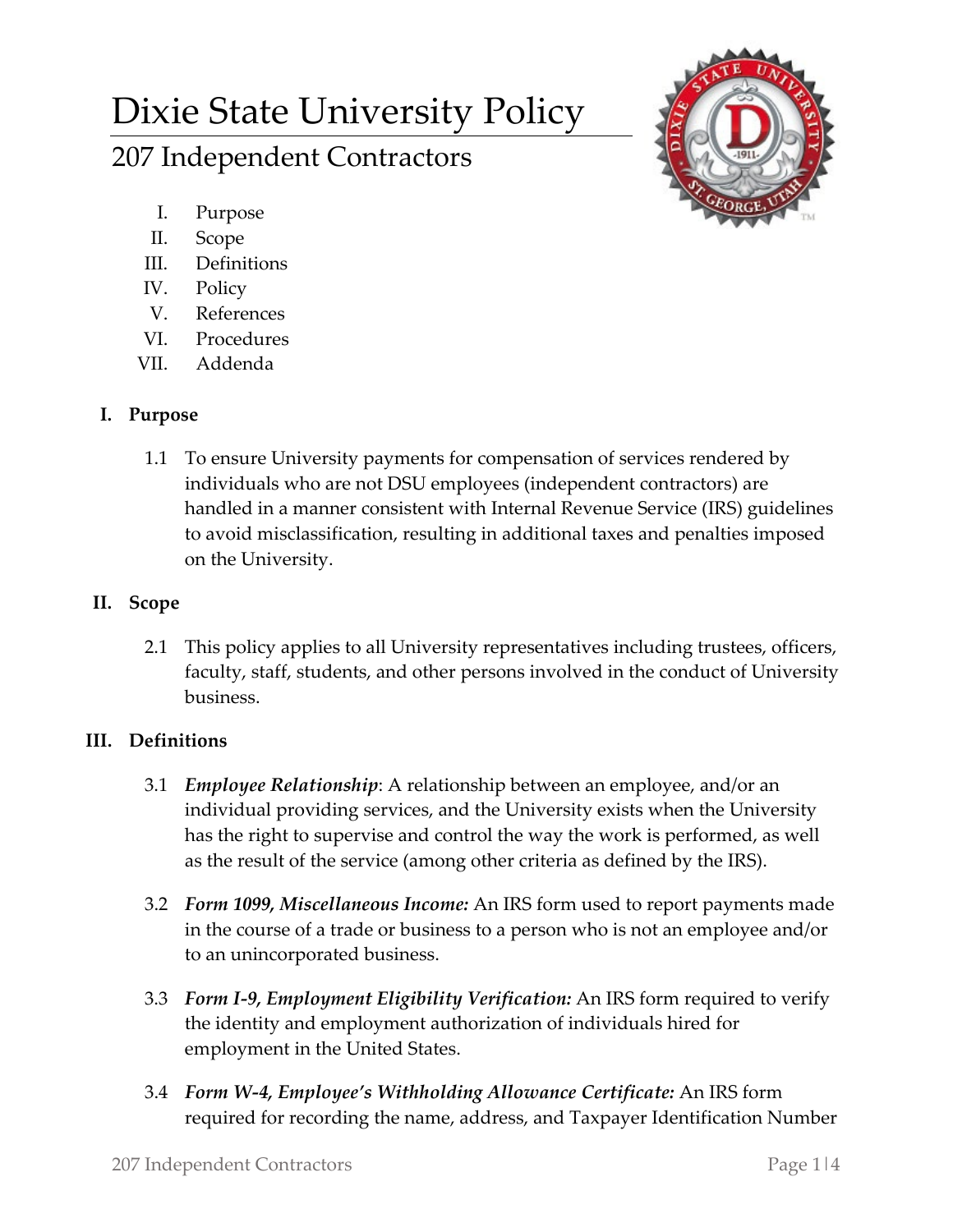for employees.

- 3.5 *Form W-9, Request for Taxpayer Identification Number (TIN) and Certification:* An IRS form required for certifying basic taxpayer information, including a business and/or owner name, address, entity type and Taxpayer Identification Number.
- 3.6 *Independent Contractor Relationship*: An independent contractor relationship exists between the University and a service provider when the University can only exercise its right as to the result of the service, not how or by whom the work is performed.
- 3.7 *Workers' Compensation Coverage*: A form of insurance covering work-related injuries.

#### **IV. Policy**

- 4.1 Requests for payment of extra or contracted services will be submitted once the service is complete.
- 4.2 All persons or companies who provide services will be required to file a *Form W-9* with the University prior to receiving payment.
- 4.3 Independent contractors may submit proof of their own Workers' Compensation coverage or waiver, or the University will pay the applicable premium to the University's carrier on their behalf.

#### **V. References**

- 5.1 DSU Policy 310: Part-Time Employment
- 5.2 IRS *Form SS-8*:<https://www.irs.gov/pub/irs-pdf/fss8.pdf>
- 5.3 IRS Publication 15:<https://www.irs.gov/pub/irs-pdf/p15.pdf>
- 5.4 Utah Labor Commission:<https://laborcommission.utah.gov/>

#### **VI. Procedures**

- 6.1 Requests for payments to individuals that fit within this policy will be submitted to the Payroll Office for review.
- 6.2 Payroll staff will review the forms to determine if the individual will be classified an employee or independent contractor using the completed request form and IRS classification criteria to determine worker status.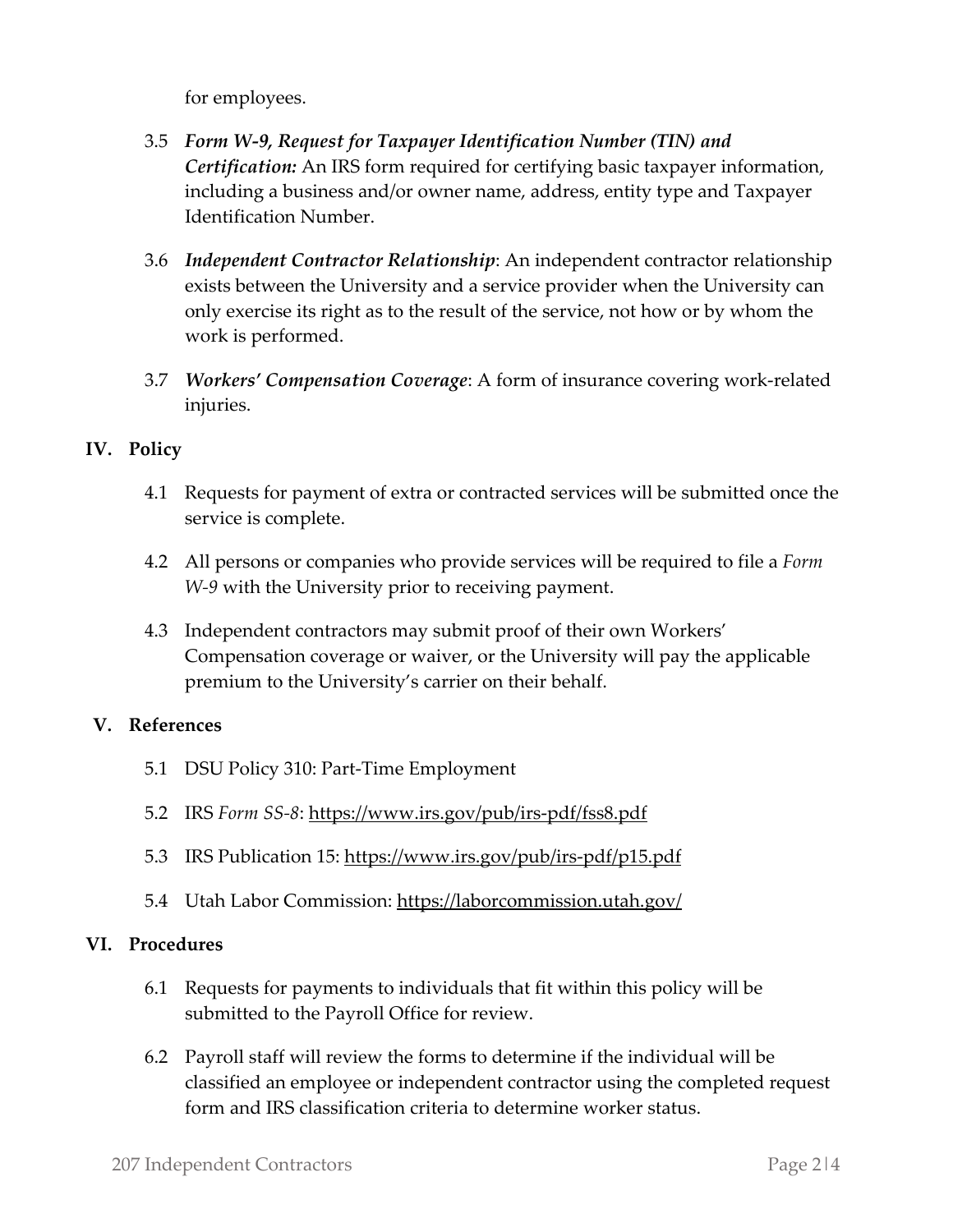- 6.2.1 Budget administrators who disagree with the classification of the payment as an employee or an independent contractor may, in writing, request a review from the Executive Director of Business Services before the payment is made.
- 6.2.2 The University's classification is subject to final determination by the appropriate governmental agency. IRS *Form SS-8* may be used by the individual or the University to request a formal determination if needed.
- 6.3 Requests for payments to independent contractors will be accompanied by an IRS *Form W-9* unless already on file. It is the responsibility of the budget administrator to ensure the *Form W-9* is included with the payment request or submitted to the Business Services Office.
- 6.4 Independent contractors who do not have a Workers' Compensation Certificate of Coverage or a Workers' Compensation Coverage Waiver will be covered by the University policy. Independent contractors who carry their own Workers' Compensation policy may submit their certificate of insurance or certificate of waiver to avoid the department being charged for coverage. If a certificate does not accompany the payment request, coverage will be billed to the index code(s) provided on the payment request form.
- 6.5 Independent contractors will receive an IRS *Form 1099* according to IRS regulations.
- 6.6 If an individual is deemed to be an employee, the budget administrator will secure employee paperwork as required by Human Resources procedures and guidelines as established.

### **VII. Addenda**

- 7.1 Requests for payments to individuals that fit within this policy will be submitted to the Payroll Office on a "Contracted or Extra Services Payment Request Form." "The Contracted or Extra Services Payment Request Form" is available in the Business Services office upon request.
- 7.2 Requests determined not to be for employee wages will be forwarded by the Payroll Office to the Accounts Payable Office for payment.